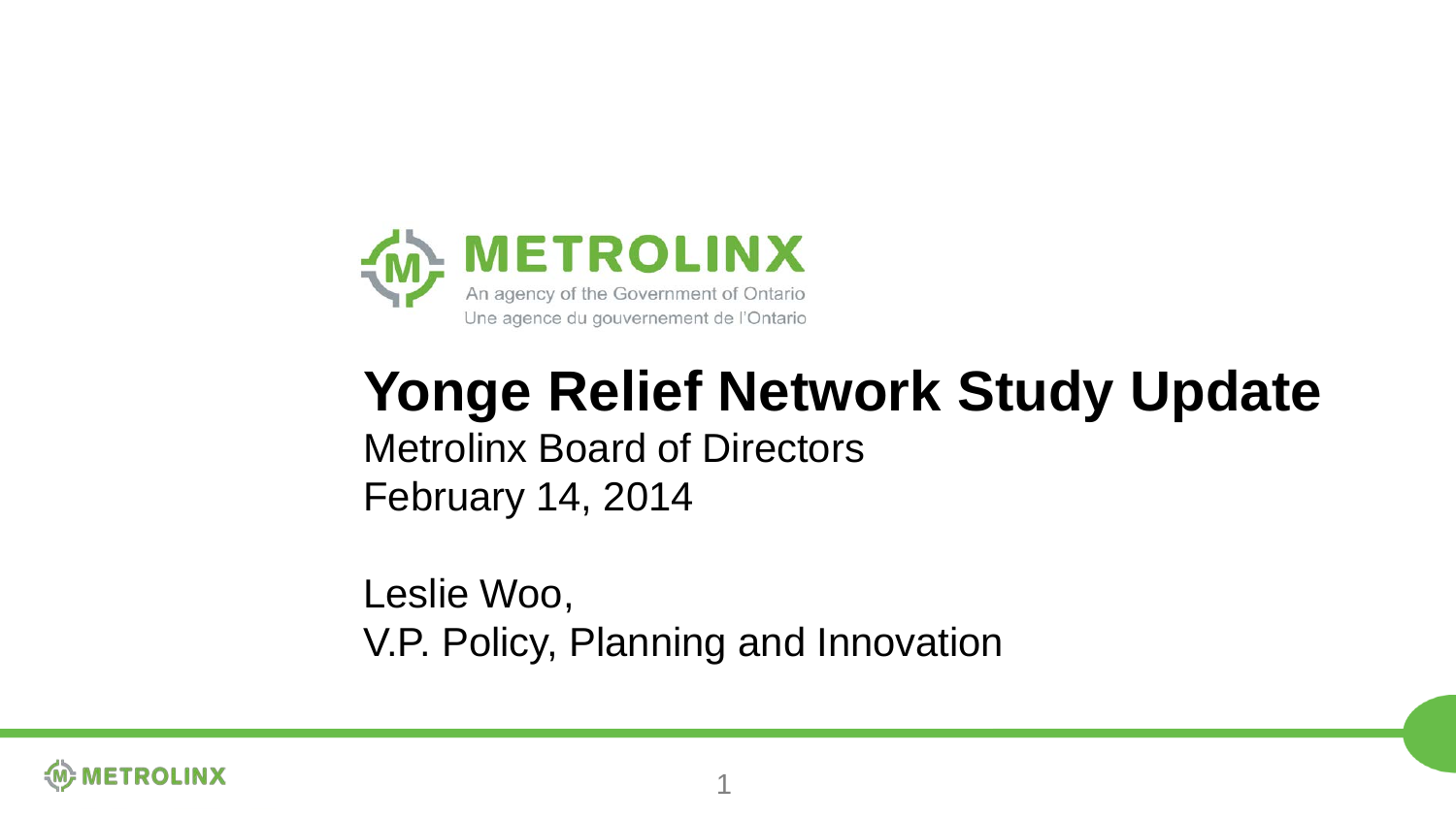#### **Outline**

- Study Overview
- Needs and Opportunities
- Problem Statement, Vision, and Goals
- Evaluation and Long List of Options
- Public and Stakeholder Consultation
- Next Steps

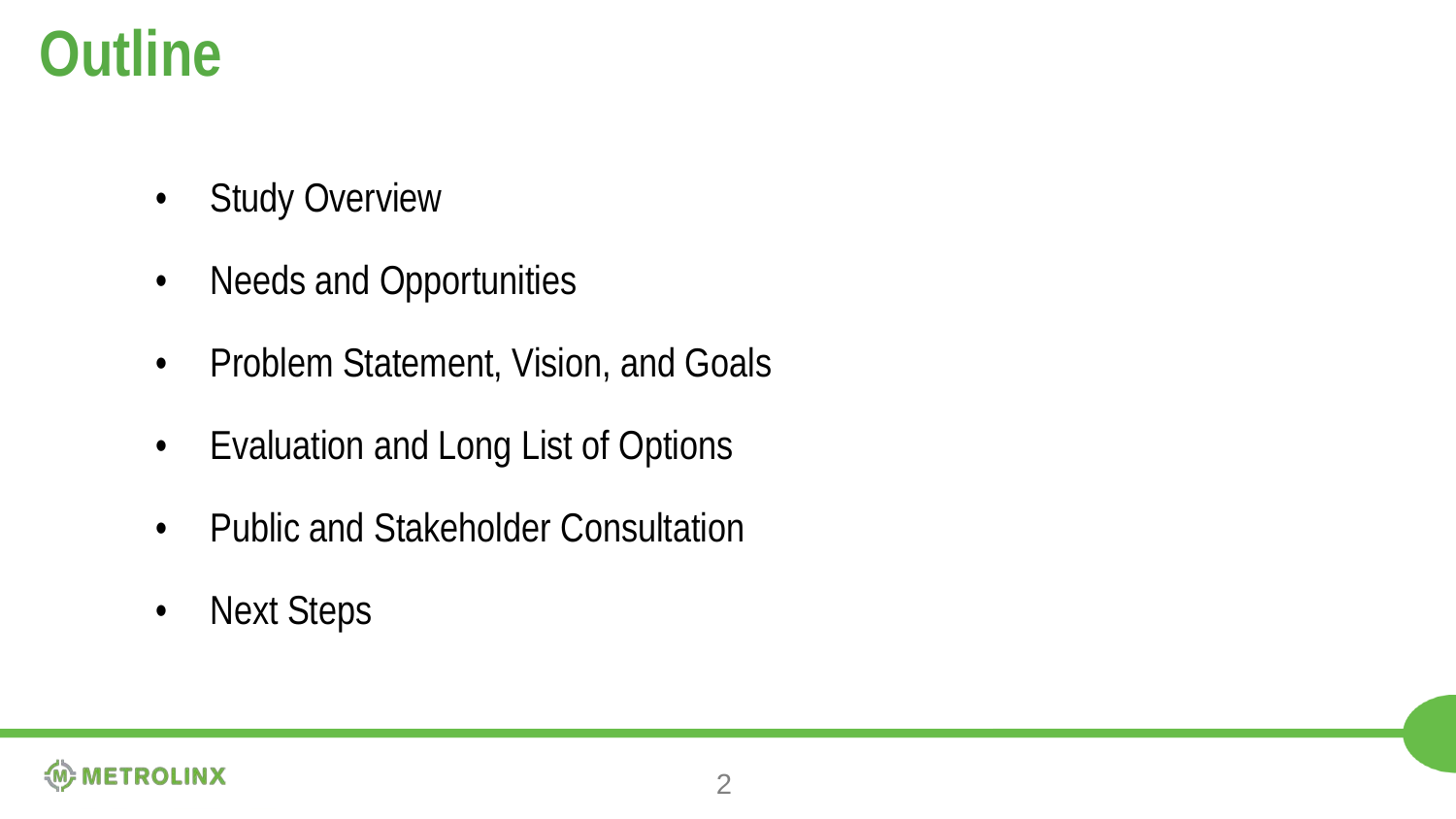### **Overview**

- The Yonge Relief Network Study (formerly the Relief Line Network Study) involves developing regional, network-based solutions to address Yonge Subway crowding and lay the groundwork to address regional transportation challenges.
- The study is part of a broader and comprehensive Regional Relief Strategy. Coordinated planning is being undertaken by Metrolinx, TTC, City of Toronto, and York Region.
- The study is identifying a full range of potential solutions, and will evaluate them based on planning policies directing travel growth to transit and goals linked to The Big Move, including consideration of the impact to Union Station.
- Based on the evaluation process and public and stakeholder consultation, Metrolinx will recommend short, medium and long term solutions to advance toward implementation.
- The first round of public consultation is scheduled for early March

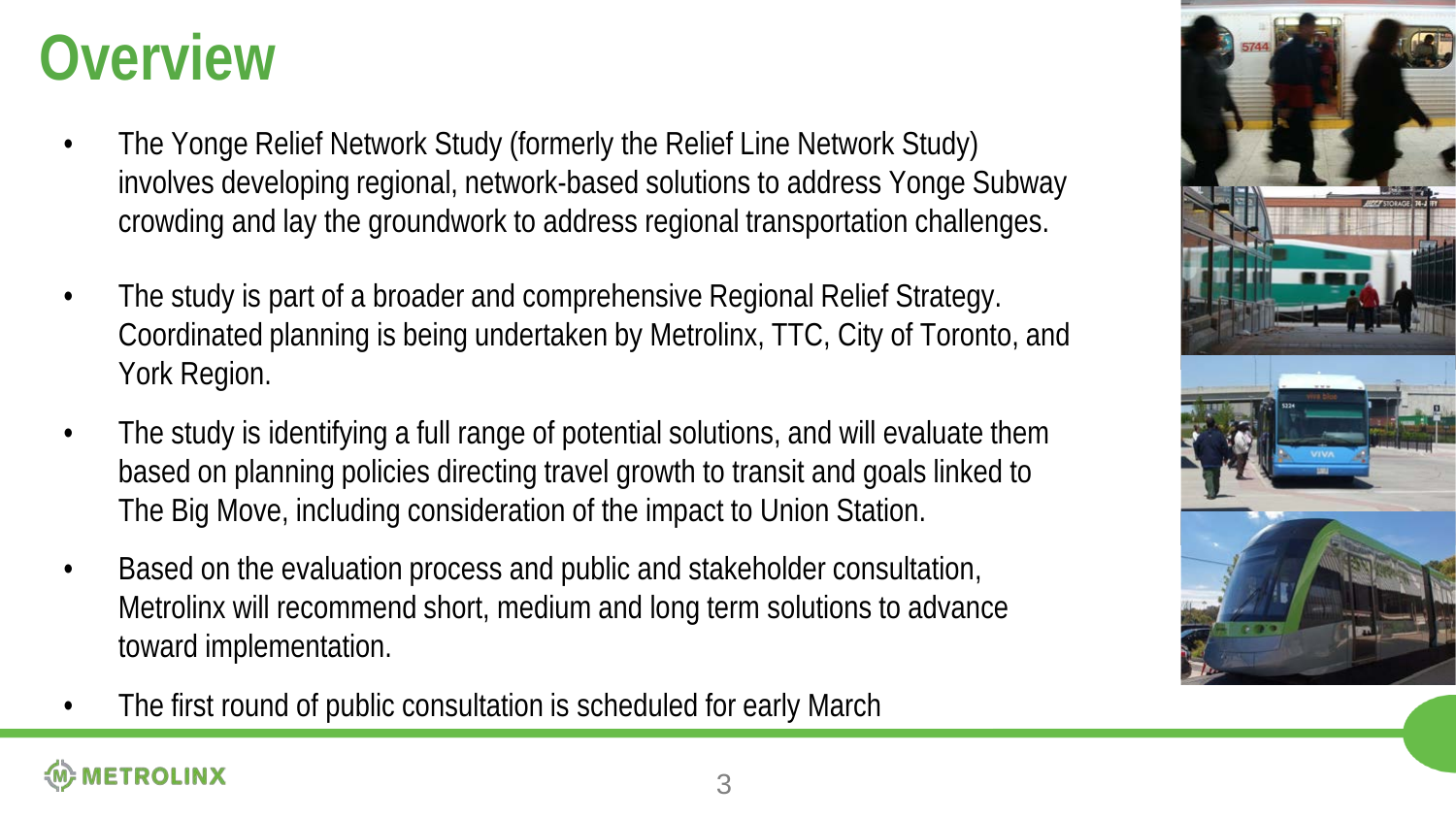#### **Regional Relief Strategy**



#### **YONGE RELIEF NETWORK STUDY**

**Transforming the way people move throughout the region and providing needed congestion relief to the Yonge Subway by creating new local and regional travel opportunities and improving mobility across the GTHA.** 



**RELIEF LINE PROJECT ASSESSMENT**

**Following on the Downtown Rapid Transit Expansion Study (DRTES), to undertake route evaluation and review of station opportunities.**

#### **Other Related Studies**

**City "Feeling Congested" Official Plan Review Metrolinx Union Pearson Express Electrification EA Metrolinx Transportation Study of the Pearson Airport Area Metrolinx Lakeshore Express Rail Study Metrolinx Fare and Service Integration Metrolinx/City of Toronto Union Station Studies Yonge North Subway Extension Benefits Case TTC/York Region Yonge Subway Extension EA York Region Transportation Master Plan The Big Move Legislated Review**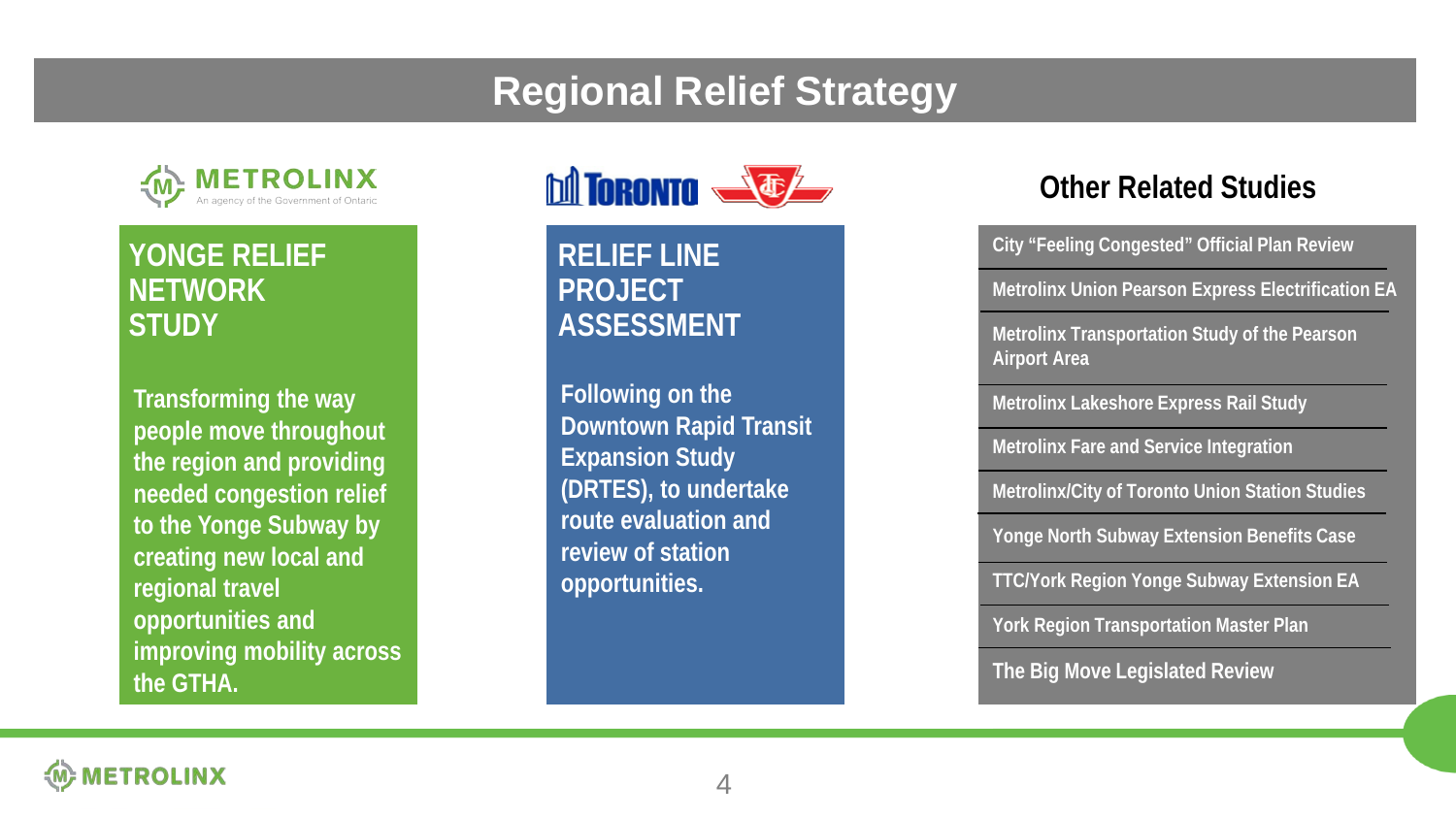## **Regional Relief Strategy**



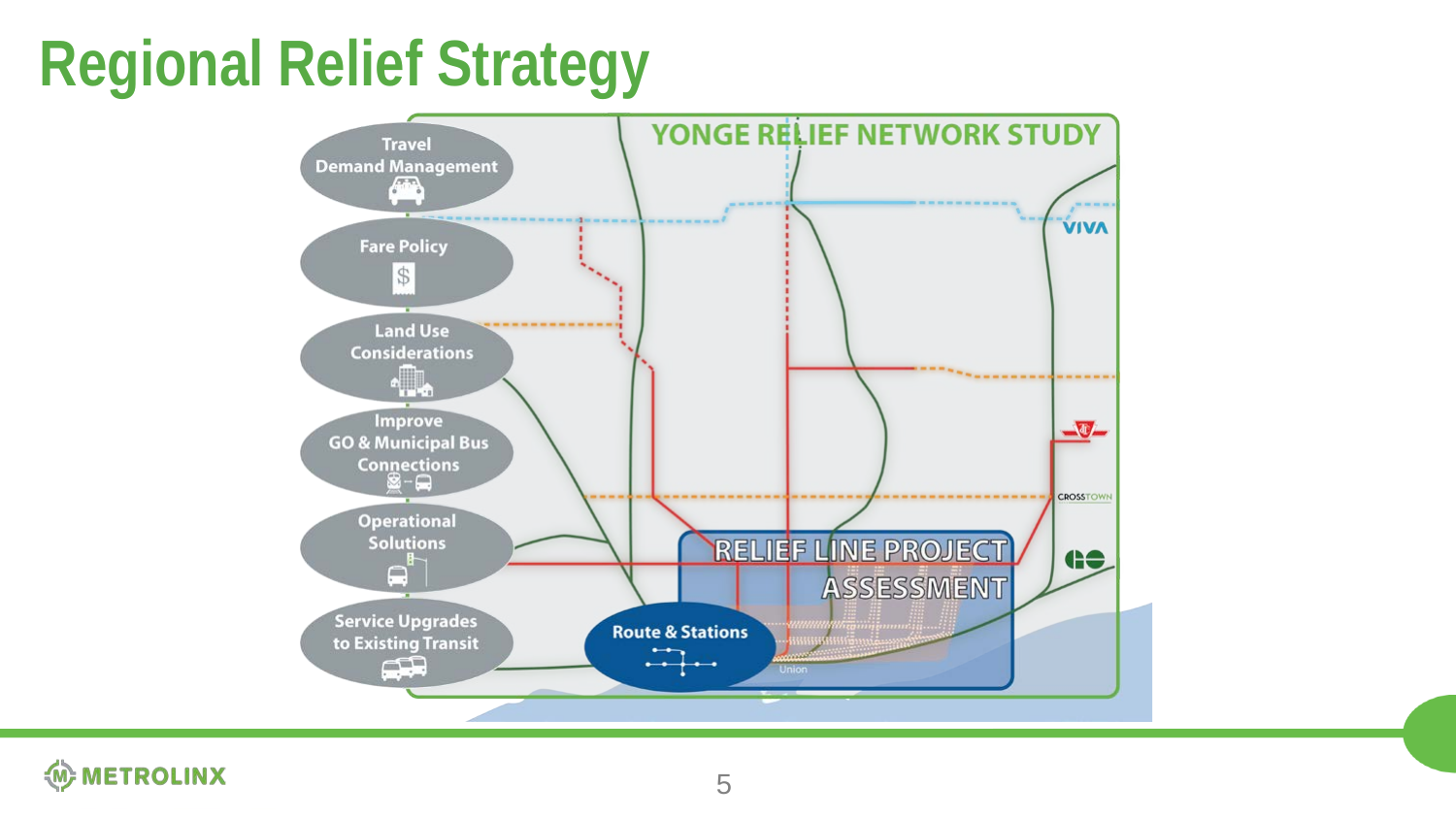# **Regional Relief Strategy Timeline and Consultation (Draft)**



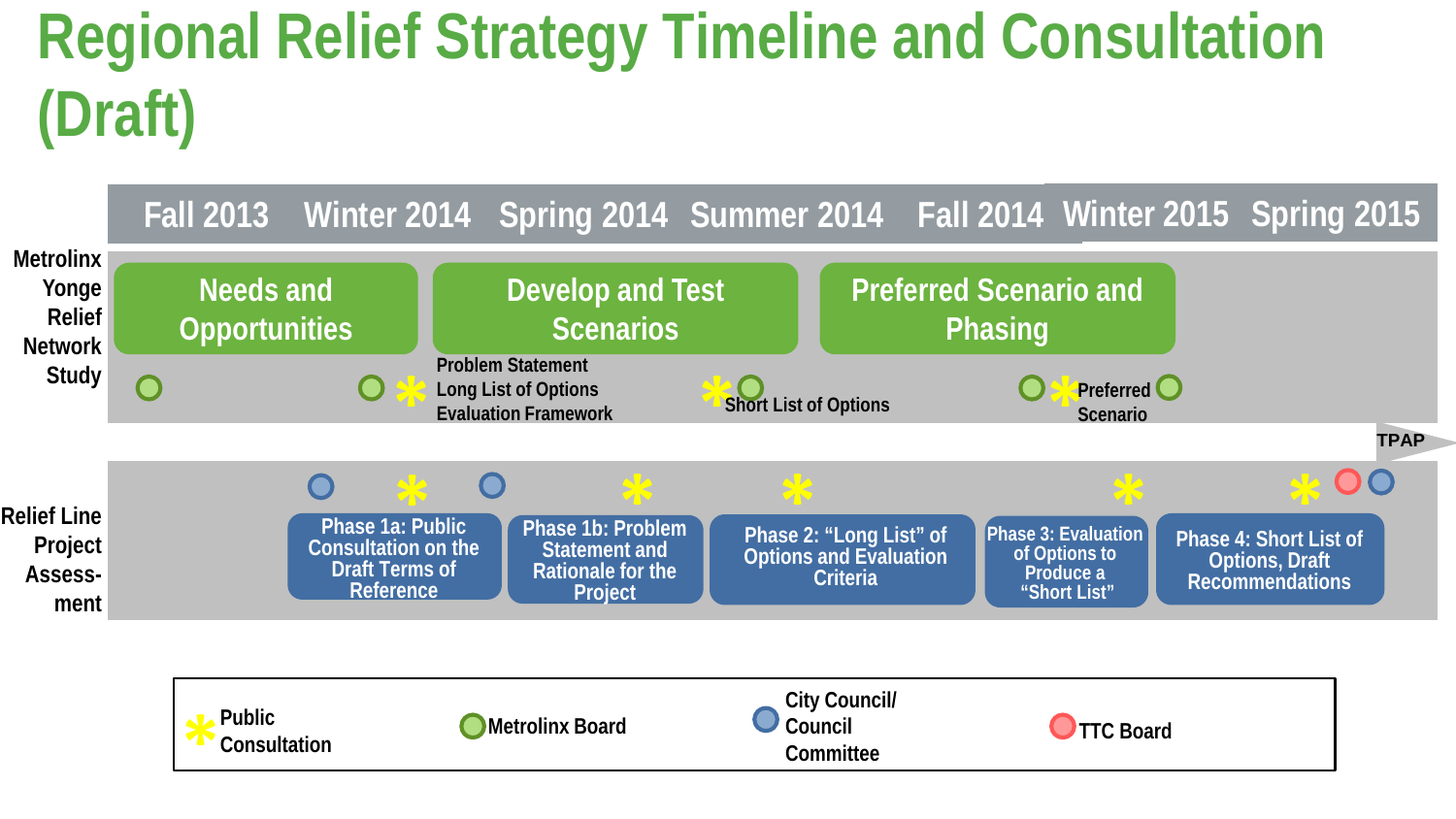# **Purpose of Metrolinx Study**

- Capacity relief is a pressing local and regional issue. The Yonge subway is the busiest rapid transit line in the GTHA and GO Train service is currently operating at capacity during peak periods within the City of Toronto.
- Subway improvements are underway, and the Yonge subway will still be at capacity in 2031.
- Metrolinx study will address Yonge capacity issues and system-wide benefits:
	- What is the full range of alternatives that needs to be considered?
	- What is the optimal phasing with other Next Wave projects including Yonge North Subway Extension and GO Rail Expansion ?

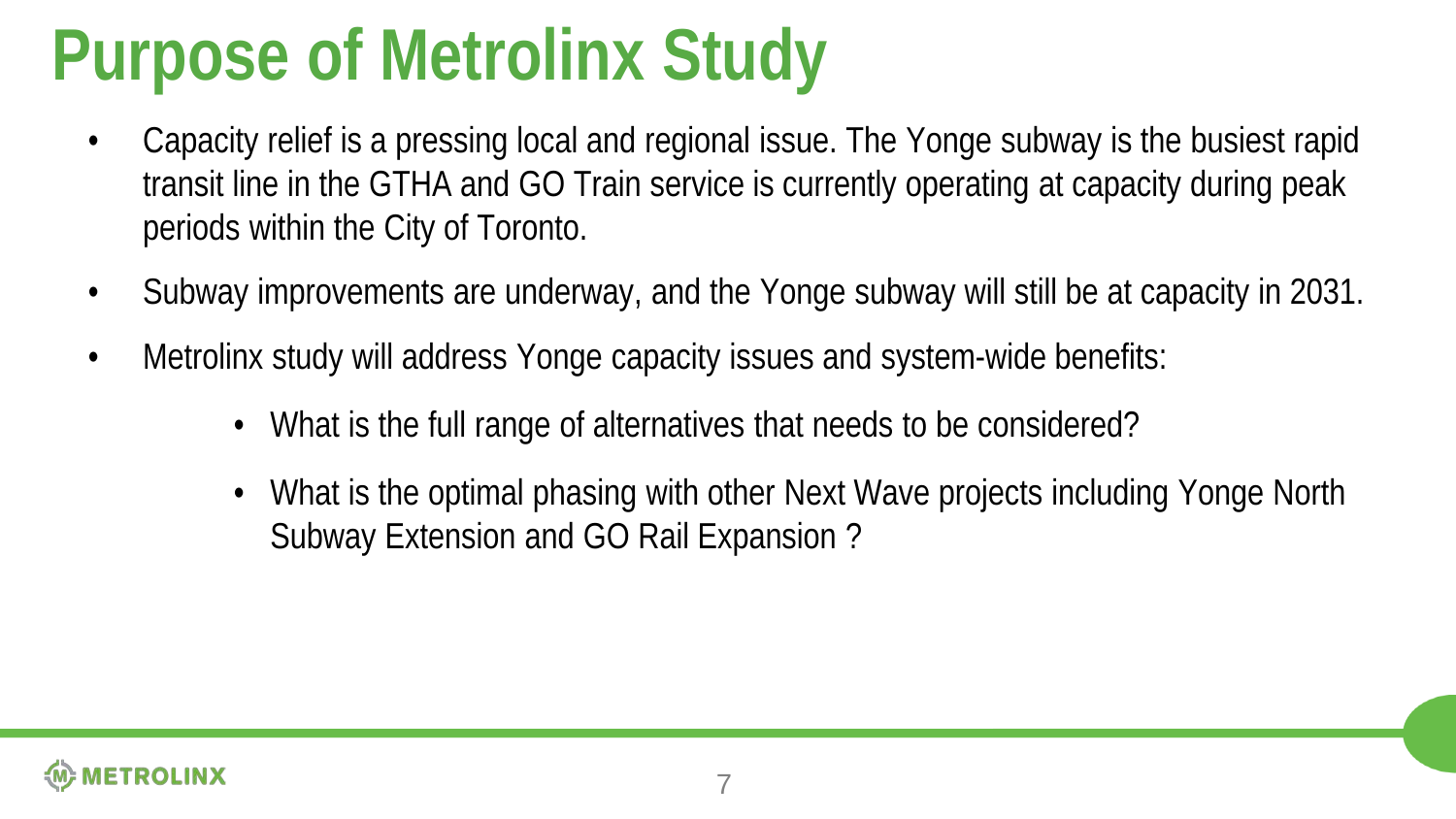#### **Problem Statement**

The GTHA is experiencing unprecedented growth but is increasingly constrained by a limited transportation network. Many people use transit to access downtown Toronto and other employment areas; however, supply has not kept up with demand. In particular, the Yonge Subway, which serves both local and regional trips, is over-crowded today and, even with committed improvements, is projected to be over-crowded in the future.

## **Vision**

Transforming the way people move throughout the region and providing needed congestion relief to the Yonge Subway by creating new local and regional travel opportunities and improving mobility across the GTHA.

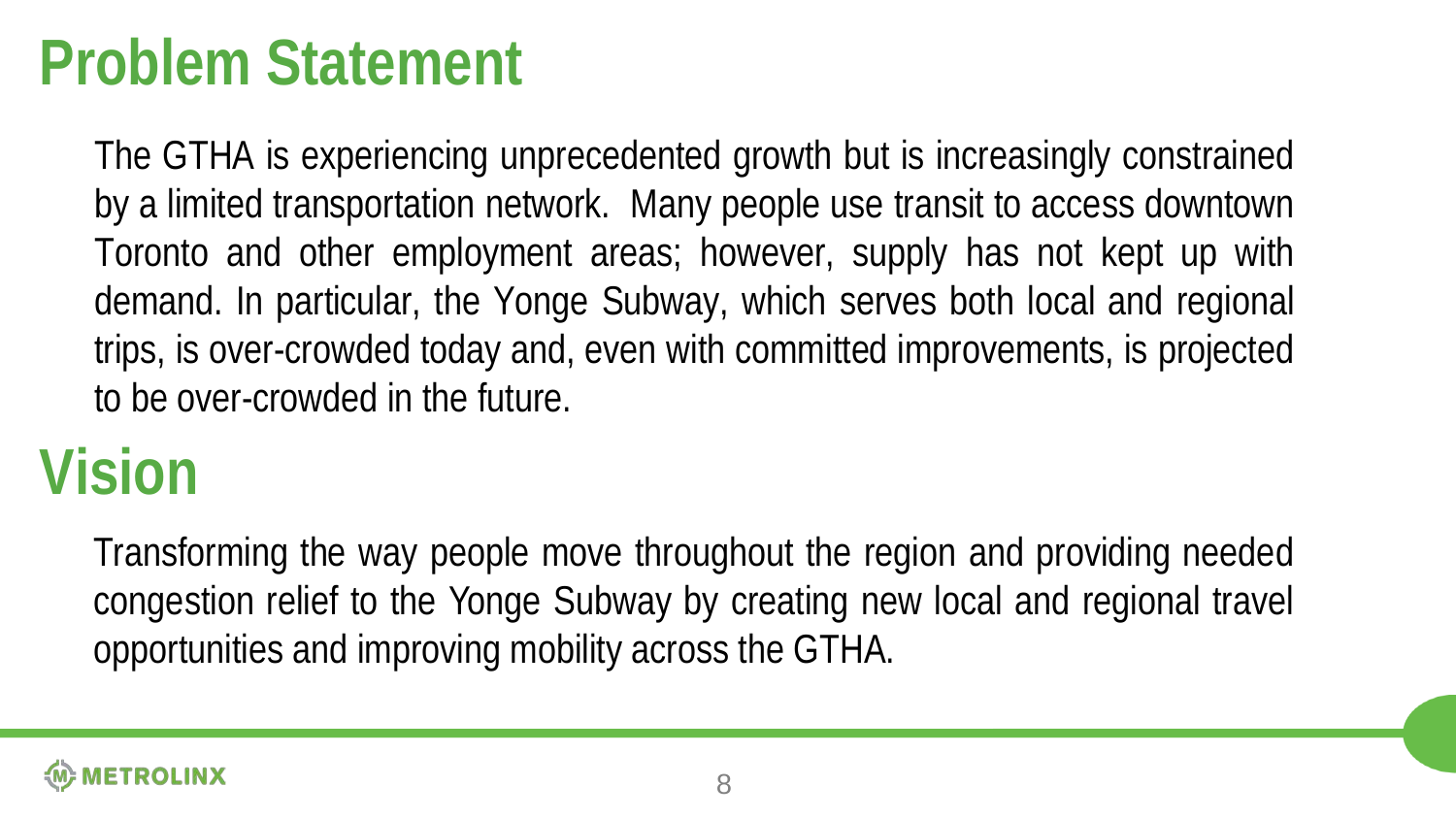#### **Goals**

This study will provide solutions that…

**[Transportation]** Improve service quality, increase transit choice and ridership, increase network flexibility and meet local and regional transit travel needs for existing and new passengers through measures such as new infrastructure, operations or policy direction;

**[Financial]** Are fundable and provide value for money in the short and long term;

**[Environment]** Enhance and protect our natural environment and contribute to minimizing the impact on air quality and greenhouse gas emissions

**[Economic Development]** Encourage regional economic development, improve access to downtown, major employment generators, employment, leisure and local businesses by sustainable modes;

**[Community]** Help foster an equitable society by contributing to the creation of inclusive, accessible, livable and connected communities; and

**[Deliverability]** Are feasible to build and operate, do not place undue pressure on other parts of the transportation network, and are financially sustainable.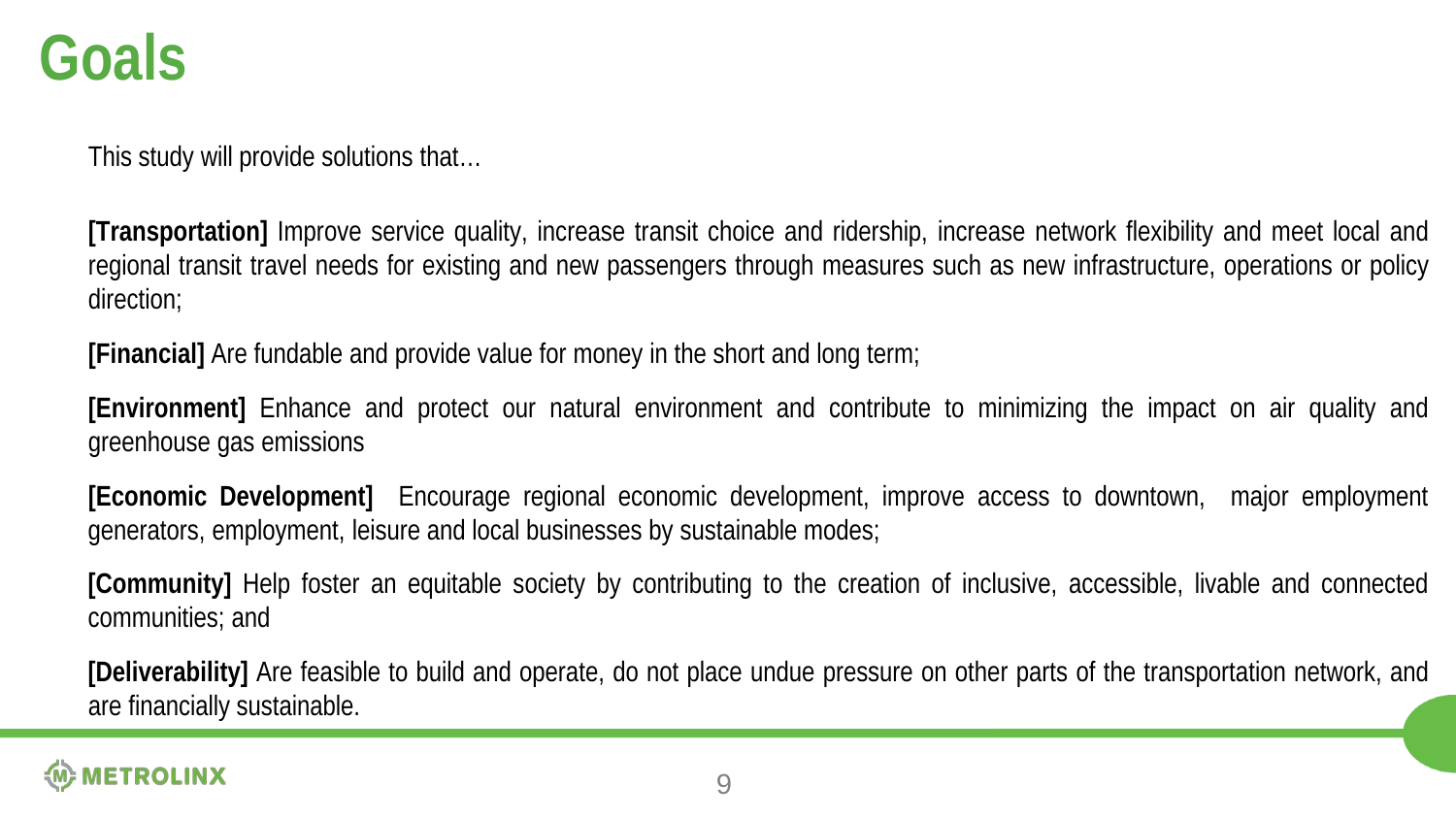## **How Are the Options Evaluated?**

#### **Evaluation Objectives**

- Evidence-based analysis using evaluation criteria that mirror goals
- Consider the broader impact of options beyond financial/cost to include qualitative impacts/benefits
- Demonstrate the trade-off among often conflicting objectives
- Assess the options against the goals, examining the direct and broader impacts

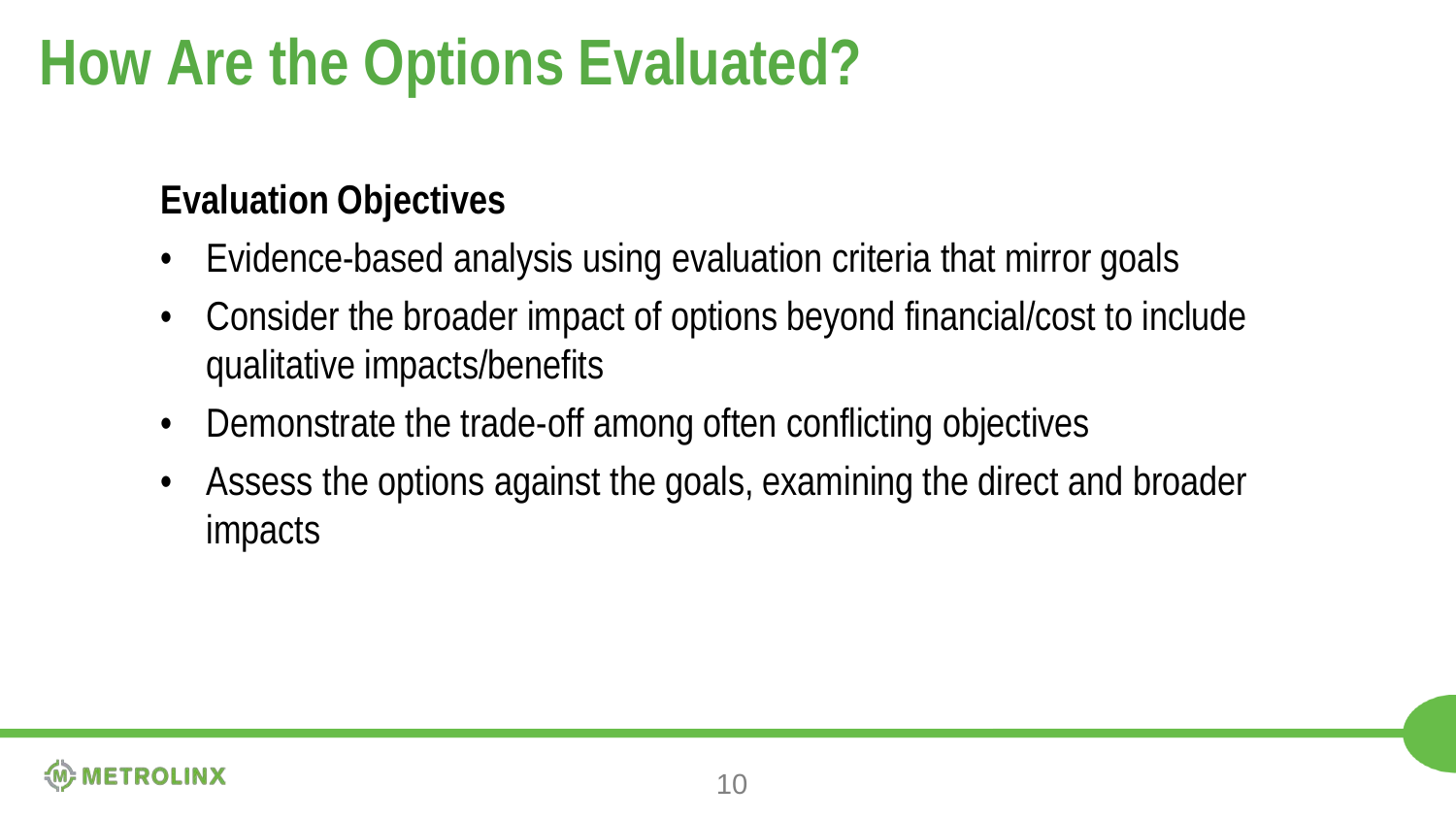# **Developing the Long List of Options**



**New Infrastructure**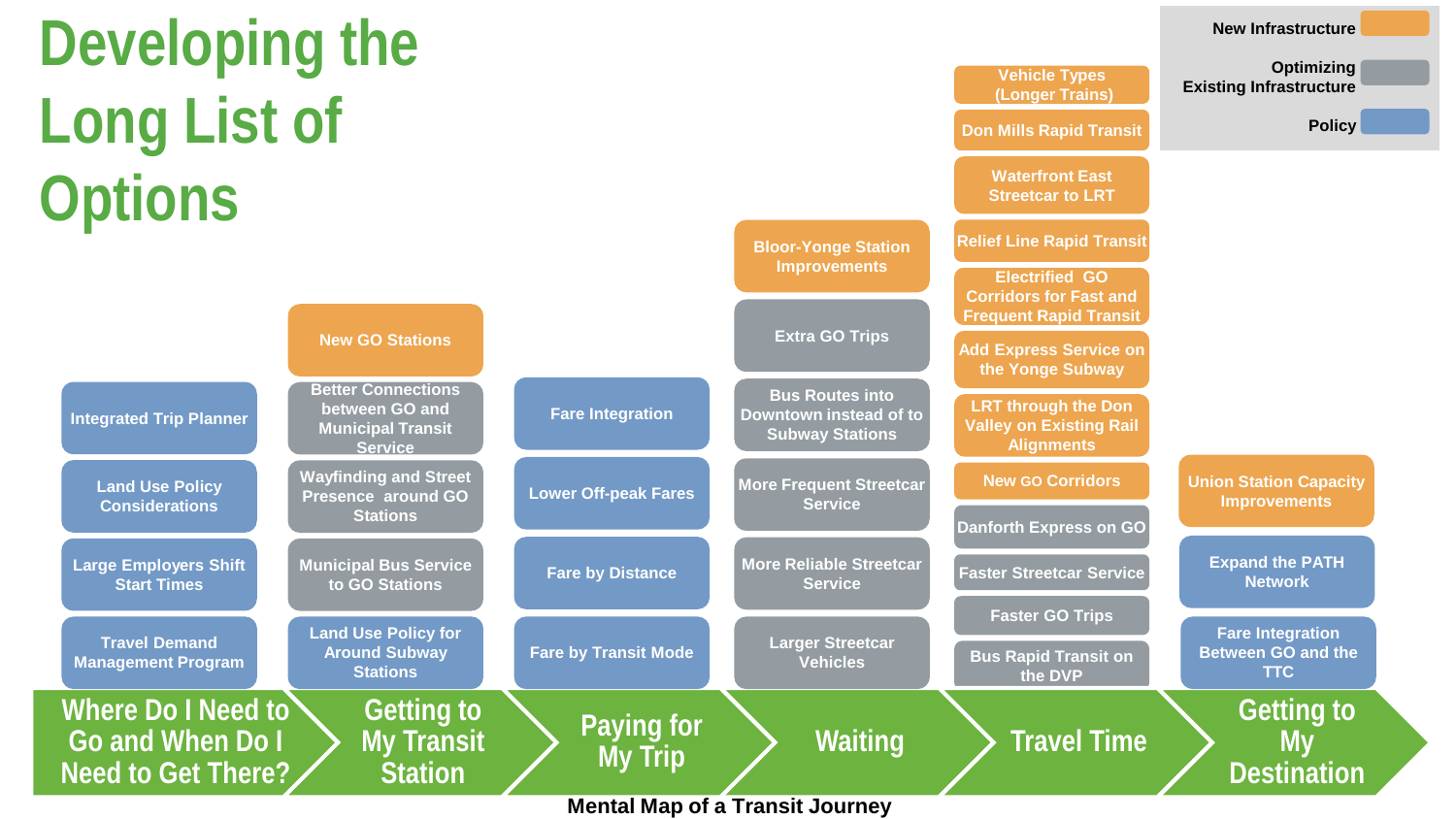### **Stakeholder and Public Consultation**

#### **Upcoming Public Consultation**

- Public Information Centres will be held in early March in Toronto and York Region
- Metrolinx will be asking the public for feedback on the long list of alternatives

#### **Stakeholder Consultation**

- Stakeholder Advisory Group
- Peer Review Panel
- Executive Steering Committee
- Technical Advisory Committee
	- City of Toronto • York Region Rapid Transit Co.
	- TTC
	- York Region •
- GO Transit

• MTO